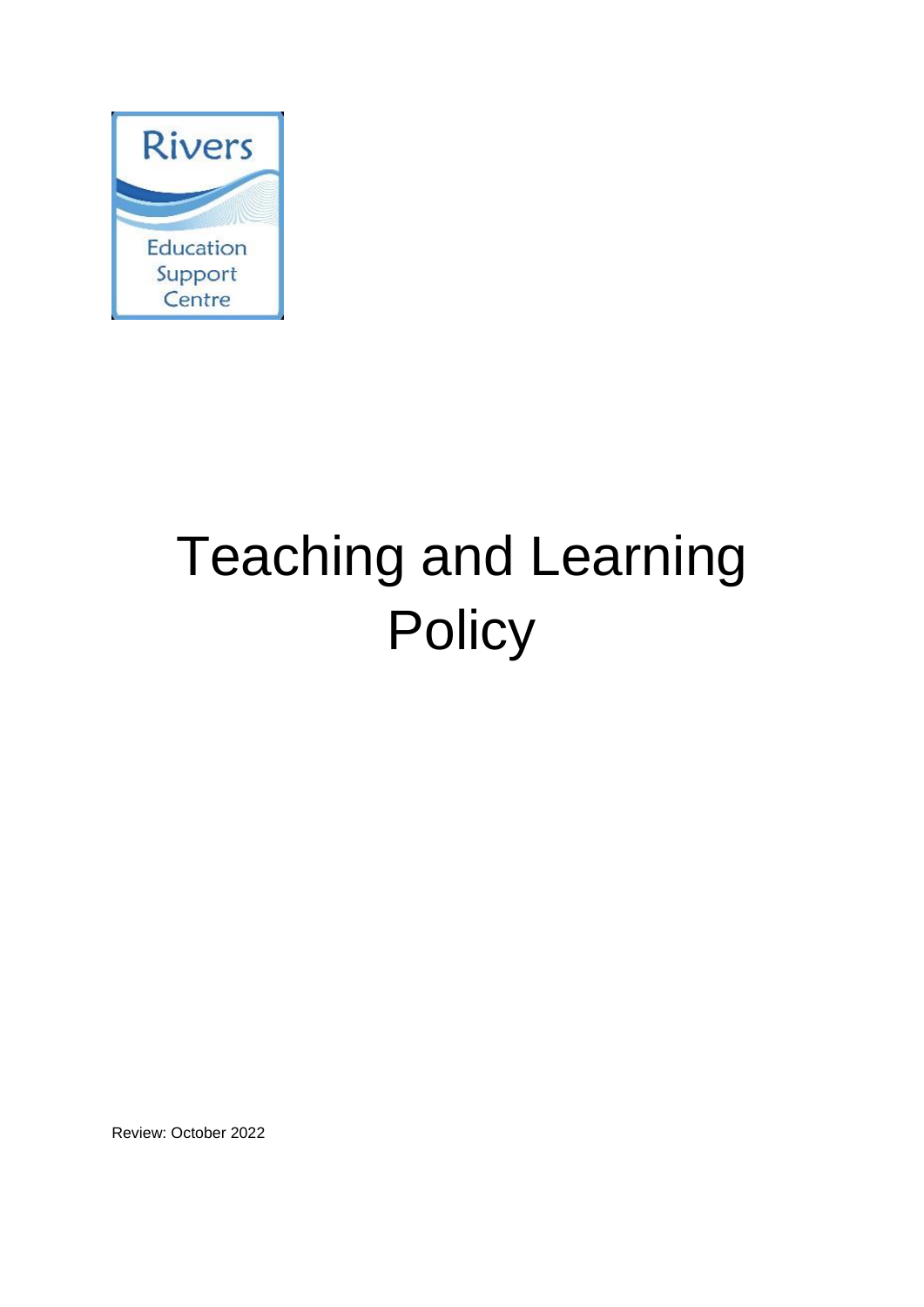# **Contents:**

[Statement of intent](#page-2-0)

- 1. [Legal framework](#page-3-0)
- 2. [Roles and responsibilities](#page-3-1)
- 3. [Ethos on teaching and learning](#page-5-0)
- 4. [Self-evaluation](#page-6-0)
- 5. [Learning environment](#page-7-0)
- 6. [Teaching strategies](#page-7-1)
- 7. [Assessment](#page-9-0)
- 8. [Reporting](#page-11-0)
- 9. [Individual learning](#page-11-1)
- 10. [Homework](#page-11-2)
- 11. [Monitoring and reporting](#page-12-0)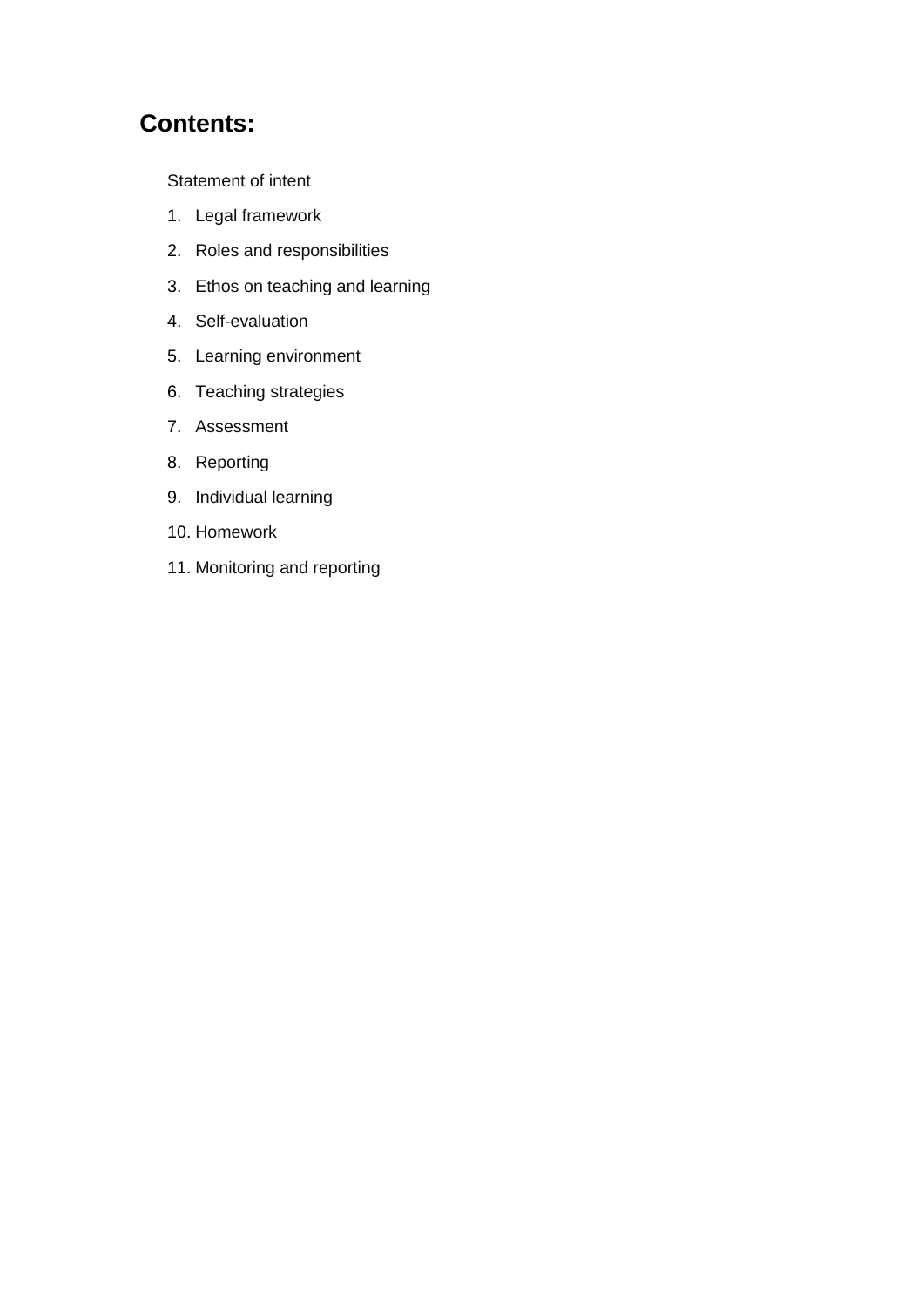# <span id="page-2-0"></span>**Statement of intent**

At Rivers Education Support Centre, we believe every young person has the right to the best possible education. We aim to ensure that all pupils, regardless of ability, SEND or circumstances, reach their full potential and gain the skills and knowledge necessary to lead successful lives both at school and beyond.

Through implementing this policy, we aim to embed good practice and consistency in the quality of teaching across the school and ensure we deliver a unified focus to monitoring learning. Through these practices, we aim to continually improve our standards, help every pupil reach their potential and enhance the professional development of staff.

Signed by:

Headteacher Date: Chair of management committee Date: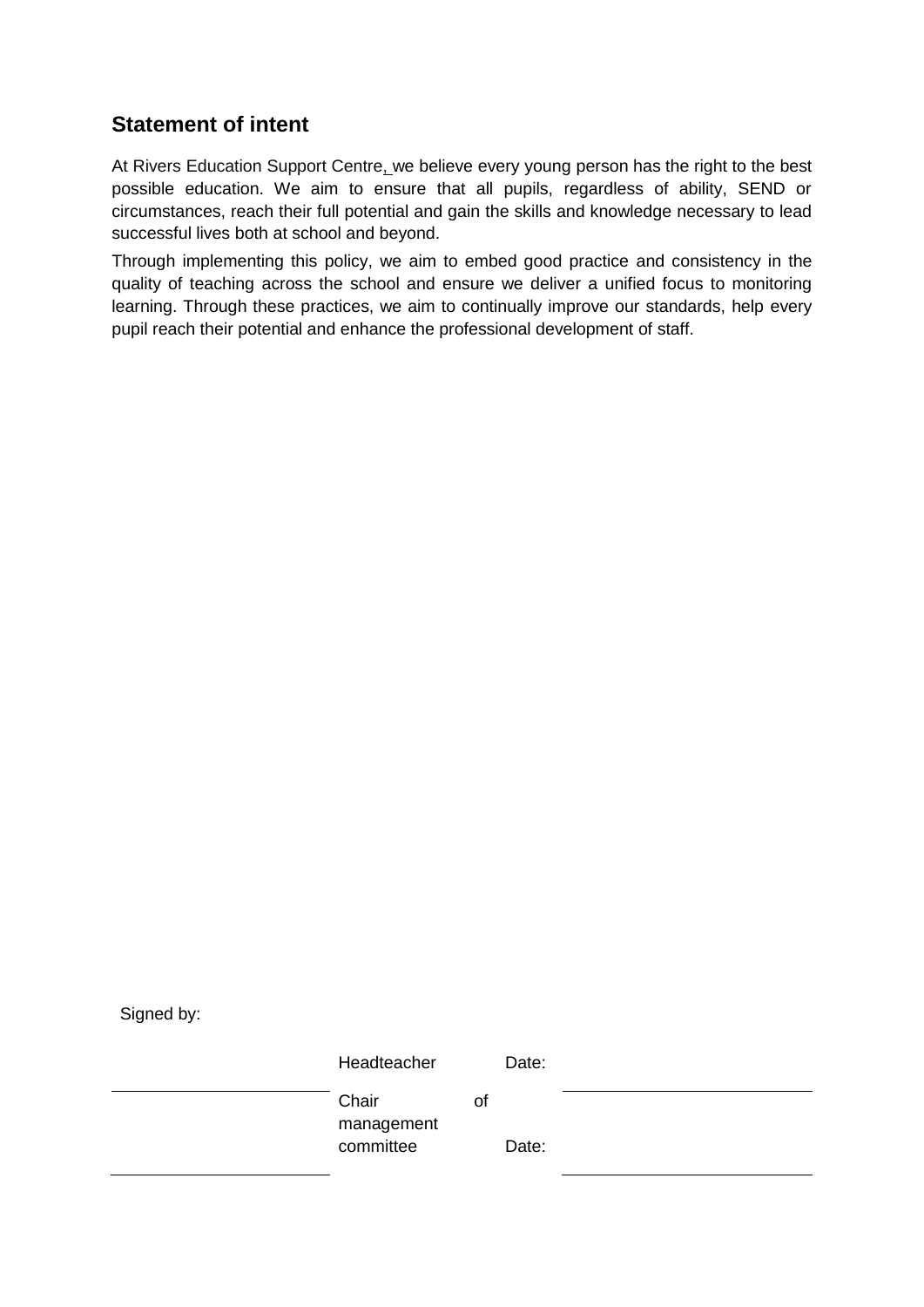# <span id="page-3-0"></span>**1. Legal framework**

- 1.1. This policy has due regard to all relevant legislation and statutory guidance including, but not limited to, the following:
	- Equality Act 2010
	- DfE (2020) 'Secondary accountability measures'
	- DfE (2015) 'Special educational needs and disability code of practice: 0 to 25 years'
	- DfE and STA (2020) 'School reports on pupil performance: guide for headteachers'
	- DfE (2019) 'School teachers' pay and conditions document 2019 and guidance on school teachers' pay and conditions' (STPCD)
- 1.2. This policy operates in conjunction with the following school policies:
	- SEND Policy
	- Curriculum Policy
	- Equal Opportunities Policy
	- Marking and Feedback Policy
	- Behavioural Policy
	- Assessment and Examination Policy

## <span id="page-3-1"></span>**2. Roles and responsibilities**

- 2.1. The management committee is responsible for:
	- Ensuring reports are provided by Rivers ESC termly basis.
	- Taking action where areas for improvement have been identified.
	- **Ensuring the curriculum is reviewed annually.**
	- Visiting Rivers ESC to:
		- Observe lessons.
		- View recordings of lessons, where required.
		- View samples of pupils' work.
		- Talk to pupils about their experiences with learning at Rivers.
		- Talk to teachers about their experiences about teaching at the Rivers.
	- Ensuring management committee members report the findings from any visits to Rivers full management committee.
- 2.2. The SLT is responsible for:
	- Visiting classrooms and undertaking lesson observations.
	- Talking to staff and pupils to establish a general overview of the atmosphere in Rivers ESC on a day-to-day basis.
	- Communicating with parents to ensure all pupils' needs are being met.
	- Undertaking classroom and teaching work on a regular basis, where applicable.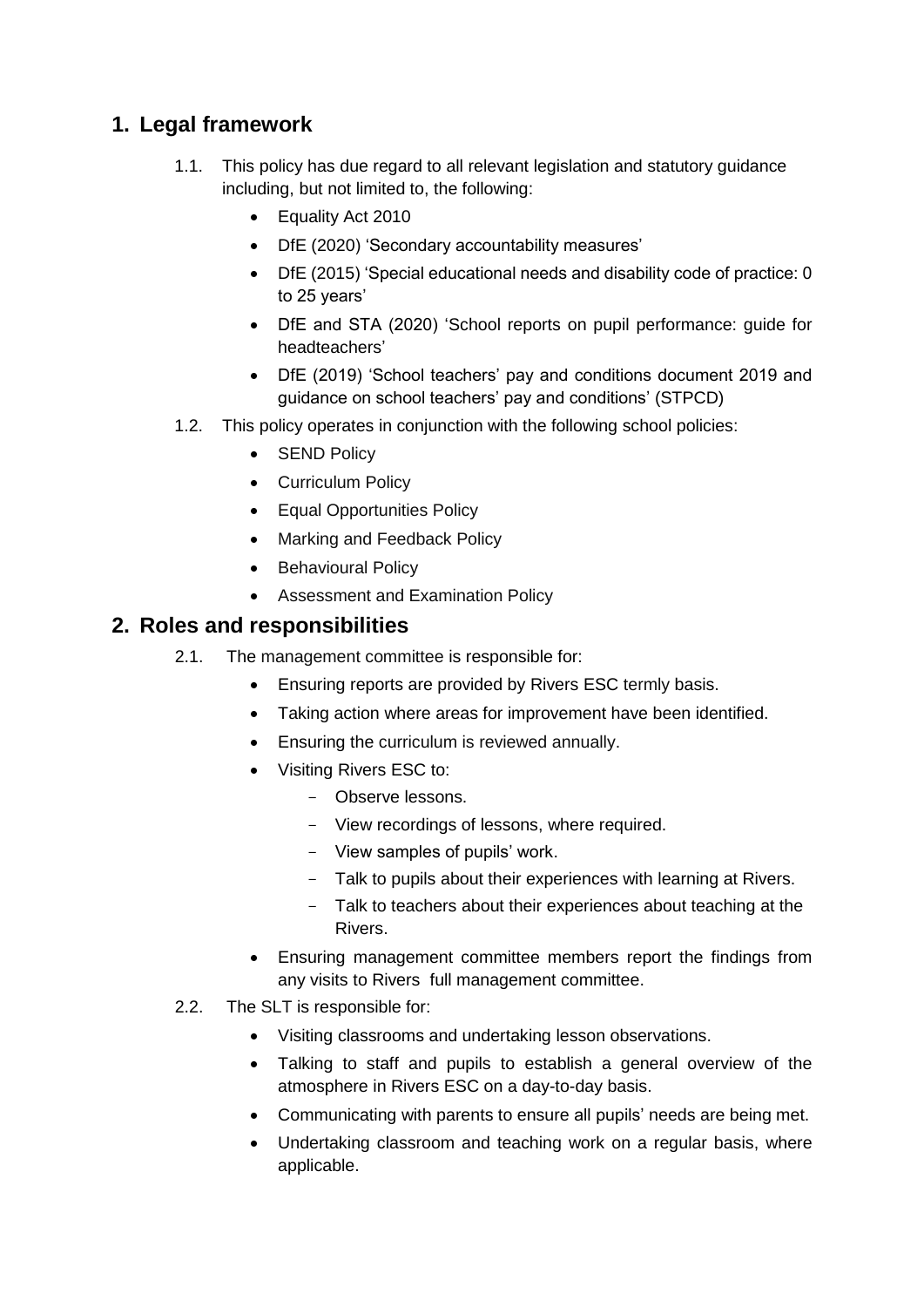- Reviewing teachers' lesson planning.
- Contributing to setting goals and targets across the school.
- Discussing annual reports with staff.
- Undertaking self-evaluation on the school's quality of teaching.
- Commenting on the quality of teaching and learning as part of the report to the management committee.
- Holding subject teachers to account for the effectiveness of teaching, learning and assessment in their subject.
- 2.3. Subject teachers are responsible for:
	- Contributing to developing and reviewing curriculum policies and schemes of work in collaboration with colleagues.
	- Taking accountability for the progress of pupils in their subject.
	- Reporting on the effectiveness of the curriculum to the SLT.
	- Keeping up-to-date with any changes in their subject area and curriculum requirements.
	- Monitoring the effectiveness of how their subject is being taught and assessed.
- 2.4. The SLT is responsible for:
	- Monitoring teaching performance throughout the year.
	- Scrutinising data.
	- Undertaking lesson observations.
- 2.5. Teaching staff are responsible for:
	- Monitoring and evaluating their teaching.
	- Seeking professional input and constructive criticism.
	- Reviewing and evaluating their lesson planning regularly against their colleagues' planning and the school's overall achievement.
	- Setting appropriate and challenging targets for pupils based on ability and needs.
	- Collaborating with colleagues to moderate pupils' achievement.
	- Involving parents and other professionals in the monitoring process.
	- Completing an termly quad review assessing the progress of their pupils.
- 2.6. Pupils are responsible for:
	- Being on time for school.
	- Being prepared to learn.
	- Keeping their learning environment organised and tidy.
	- Being attentive and contributing to lessons.
	- Listening to and following all reasonable instructions.
	- Treating everyone with respect.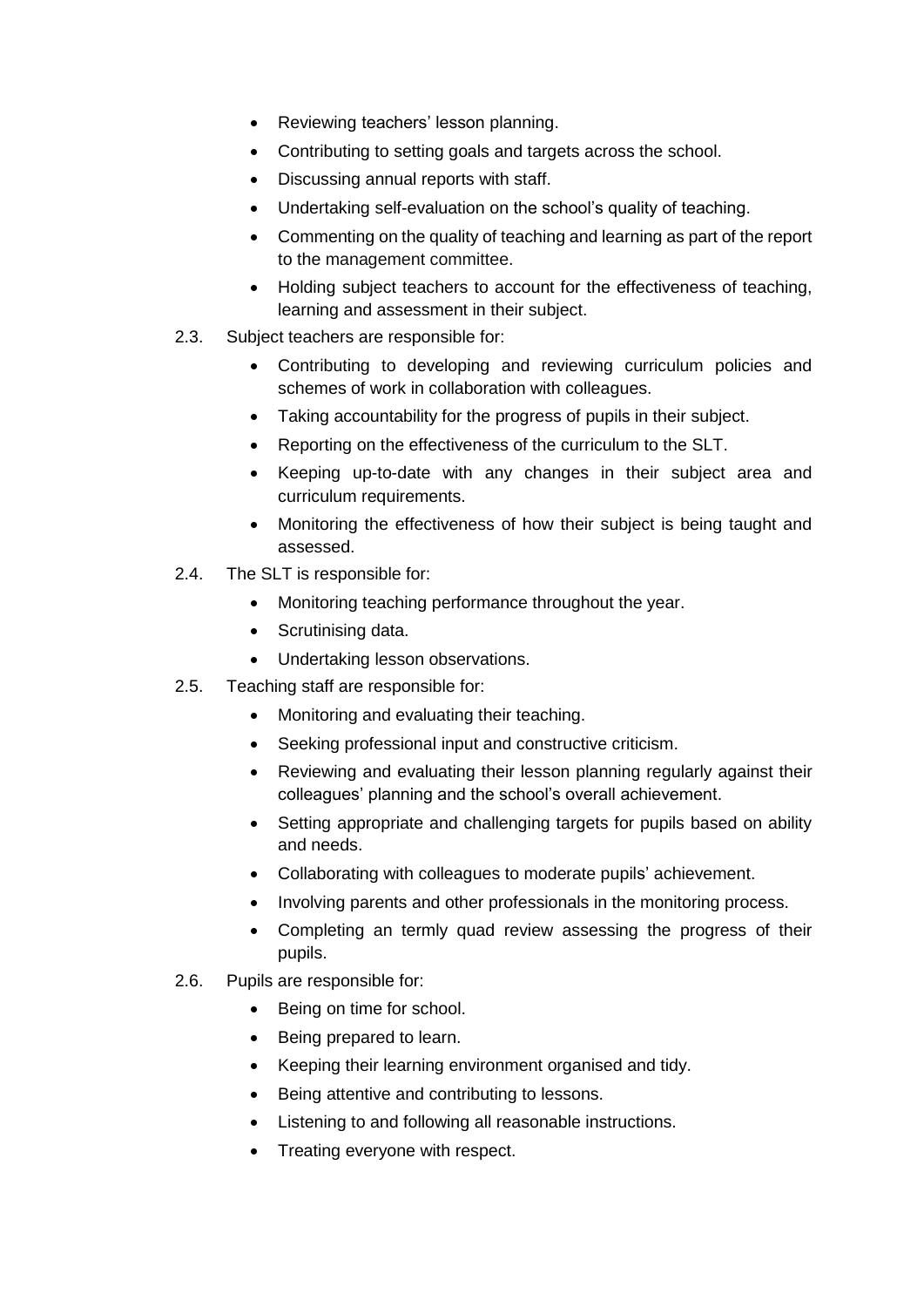## **External monitoring**

- 2.7. The support of leaders from local schools is sought to help evaluate the school through professional discussion and joint lesson observations.
- 2.8. Ofsted inspections are used to identify strengths and weaknesses, and to develop an action plan for improvement.

# <span id="page-5-0"></span>**3. Ethos on teaching and learning**

- 3.1. Through our teaching and learning ethos, pupils are encouraged to:
	- Listen to one another.
	- Adopt various roles when working in groups.
	- Volunteer their thoughts and opinions.
	- Respect the thoughts, ideas and opinions of others.
	- Give honest and positive feedback.
- 3.2. To help all pupils learn and engage effectively, teachers are encouraged to:
	- Support pupils to engage with lessons and respect others' contributions.
		- Allow pupils time to think about their response to a question.
	- Allow pupils time to discuss a response or topic in their group or with a partner, where required.
	- Adopt a personal approach to teaching pupils as individuals.
	- Set meaningful homework.
	- Set sufficient challenge for all pupils through a differentiated approach.
	- Act as a role model for pupils when speaking and listening, by allowing them the opportunity to share their thoughts, ideas and feedback without interruption.
	- Use varied activities to allow all pupils to contribute to lessons, catering to various learning styles.
	- Responding to and acting on feedback received from pupils, parents and colleagues.
- 3.3. Achievement is recognised in the following ways:
	- Praise is given more than criticism, using formal and informal approaches.
- 3.4. The teacher manages disruptive behaviour by:
	- Using non-verbal cues, e.g. raising eyebrows or frowning.
	- Referring to the pupil by name.
	- Quietly speaking to the pupil while the rest of the class is engaged.
	- Giving the pupil a task to encourage responsibility.
	- Encourage pupil to use Solutions for additional support and return to learning.
	- In exceptional circumstances, calling for support from another member of staff.
	- Ensuring the school's Behavioural Policy is adhered to at all times.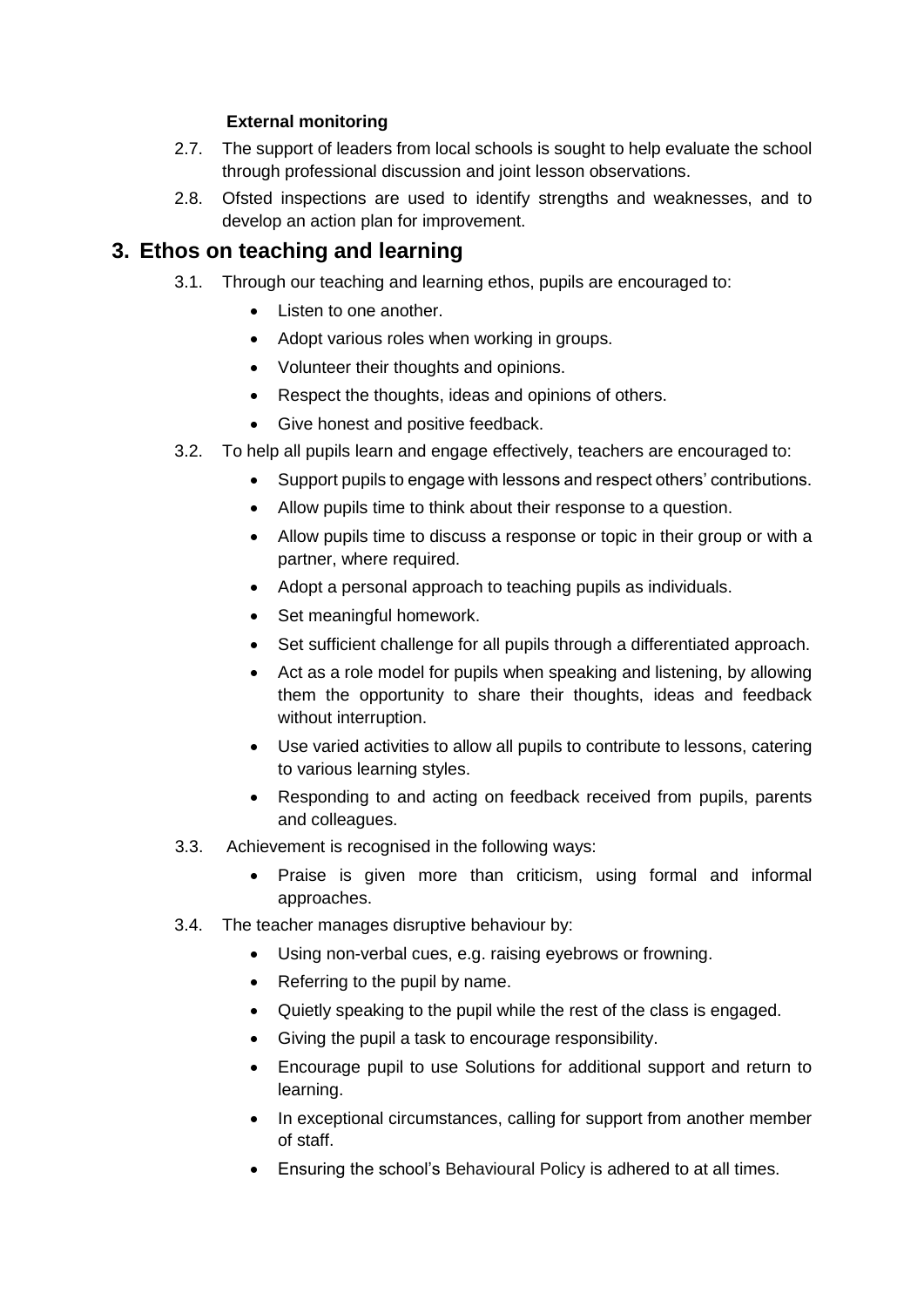- 3.5. To ensure that the quality of teaching is of the highest standard, we commit to ensuring that our teachers:
	- Understand what excellent teaching is.
	- Creatively plan and deliver lessons.
	- Motivate pupils effectively.
	- Enjoy and have a passion for teaching.
	- Continue to learn and enhance their skills.
	- Hold high expectations for all pupils.
	- Understand how thinking and questioning develop learning.
	- Always remain professional.
	- Engage pupils of all abilities.
	- Seek out and accept constructive feedback.
	- Are given opportunities to lead.
	- Understand and implement effective behaviour management strategies.

## <span id="page-6-0"></span>**4. Self-evaluation**

#### **Discussion with senior leaders**

- 4.1. Senior leaders discuss the following questions to assess the quality of teaching at the school:
	- What is the Rivers' view on teaching?
	- What is being done to monitor teaching?
	- How is assessment used to inform planning, ensure appropriate challenge, set targets and provide feedback?
	- To what extent do teachers use assessment within the lesson to ensure that all pupils understand the lesson objectives?
	- Are judgements based on the interpretation and evaluation of data and evidence?
	- Are strengths and weaknesses in teaching and management identified?
	- What strategies do support staff employ to support learning?
	- Do pupils work independently, co-operate to solve problems, develop workplace skills and understand what they need to do to improve?
	- What happens if pupils are absent or fall behind with their work? What support is in place to help them?

#### **Discussion with pupils**

- 4.2. The following questions are discussed with pupils to assess the quality of teaching at the school:
	- Do you know your targets? What are they?
	- What subjects do you have targets for?
	- How do you know what your targets are?
	- How often do you work on your targets?
	- How do you know when you have achieved your targets?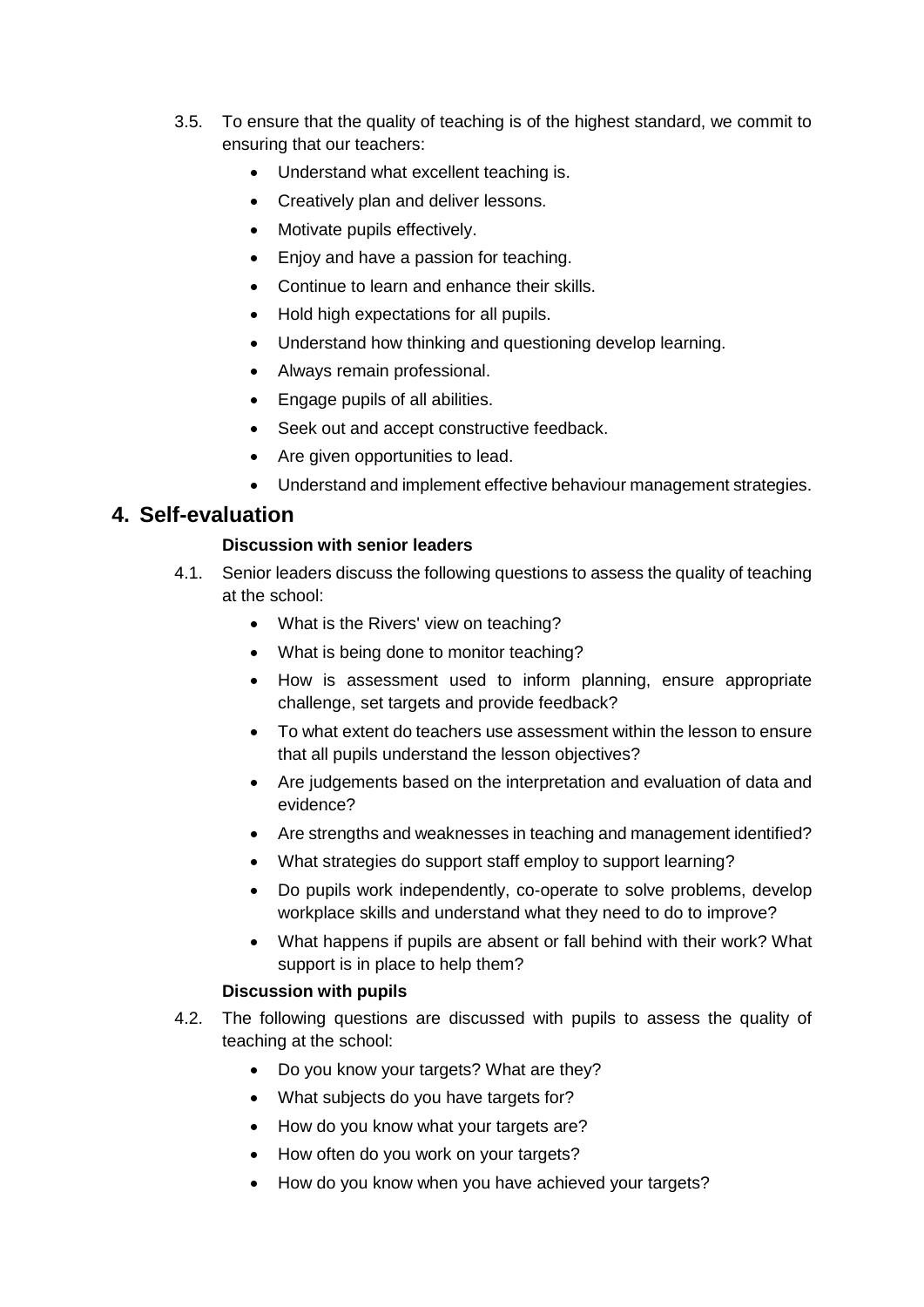- Who helps you to achieve your targets? What sort of things do they do?
- Do your parents know your targets? How do they know?
- When do you get new targets?
- What happens if you can't achieve your targets?
- How does having targets help your learning?
- Tell me about this piece of work. What were you learning?
- Show me a piece of work that you are proud of and explain why you are proud of it?
- Do you know how to improve your work? Do you have the opportunity to improve your work?
- What do you think about your homework? What do you think the school could do to make homework more enjoyable and interesting for you?
- Which aspect of homework do you find challenging?

# <span id="page-7-0"></span>**5. Learning environment**

- 5.1. The teacher sets the formal tone for lessons at the beginning of the session and indicates that the lesson has started.
- 5.2. The teacher decides and plans the seating arrangements for pupils to maximise educational attainment.
- 5.3. Seating arrangements are changed to suit different activities, e.g. group work.
- 5.4. The learning environment is designed to maximise pupils' opportunities to learn.
- 5.5. Displays are changed on a termly basis and geared towards aiding learning.
- 5.6. Desks are free from clutter and arranged in a manner that provides suitable space.
- 5.7. The room is well-ventilated, well-lit, and maintained at a suitable temperature.
- 5.8. Pupils are encouraged to drink water during lessons, except in science laboratories where water could create a risk.

# <span id="page-7-1"></span>**6. Teaching strategies**

## **The curriculum**

- 6.1. The curriculum is balanced, with proportionate time spent on statutory and nonstatutory subjects.
- 6.2. The school week is carefully timetabled, and curriculum content is suitable for the age and ability of all pupils.
- 6.3. The curriculum is made accessible to all pupils through differentiation and the provision of the necessary resources.
- 6.4. Wider aspects of learning, such as the development of social skills and selfesteem, form a significant part of pupils' education. **Lesson planning and delivery**
- 6.5. Lessons are clearly linked to the curriculum, show continuity and are ageappropriate.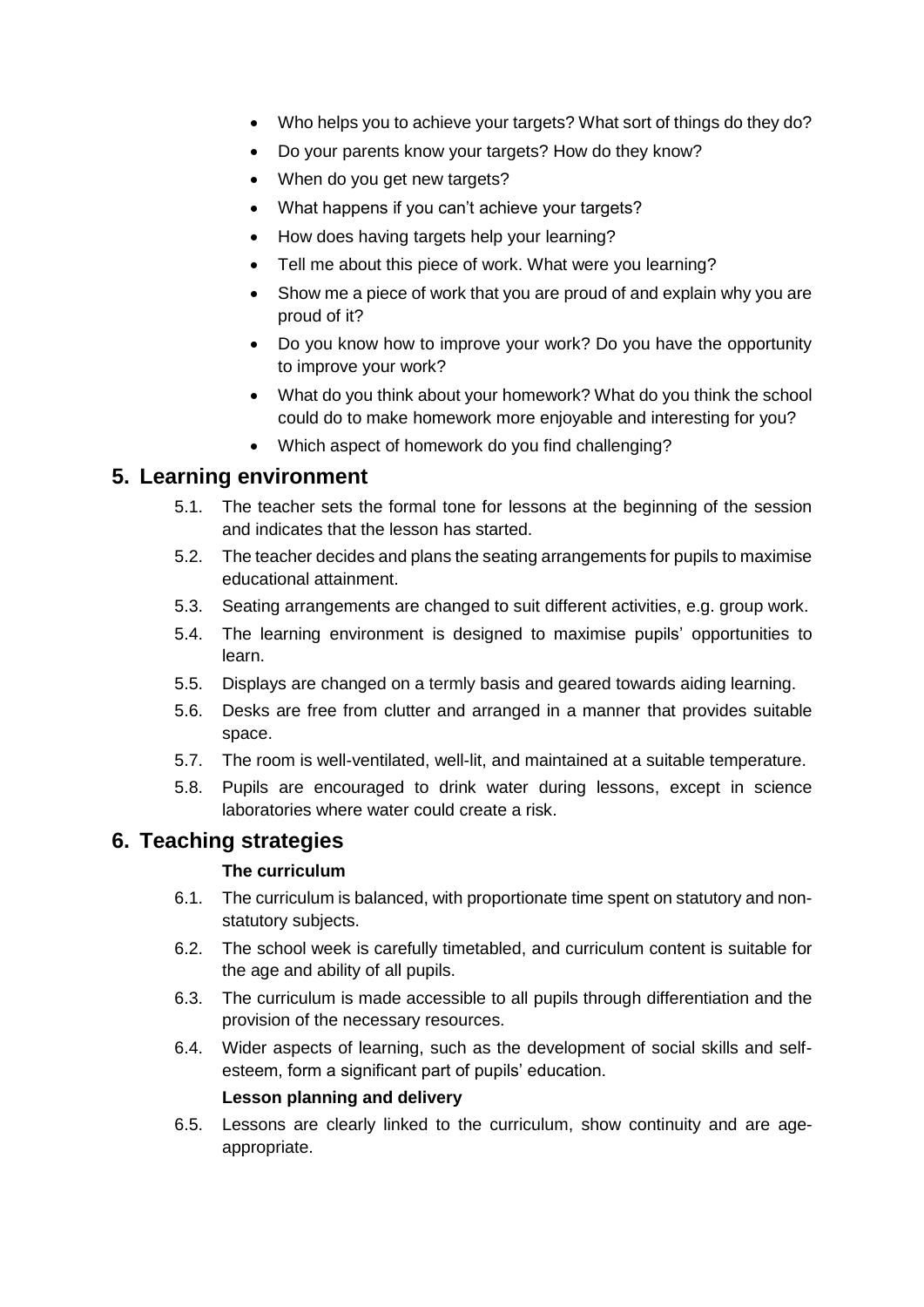- 6.6. Lessons have clearly identified learning objectives and success criteria these are made available at the start of the lesson.
- 6.7. Lesson plans show how support staff are deployed to enhance learning.
- 6.8. Lesson plans contain a list of resources to be used during the lesson and how these resources will complement teaching and learning.
- 6.9. Lessons are balanced in terms of interactive learning and quiet time, to allow opportunities for both active and passive learners to engage with lesson content.
- 6.10. Lessons are balanced in terms of teacher-led and pupil-led activities.
- 6.11. Lessons are delivered with confidence and using good verbal projection.
- 6.12. A range of lesson types are used, including practical, visual, dramatic, investigative and group work.
- 6.13. The school gives teachers adequate preparation, planning and assessment (PPA) time, in line with the STPCD.
- 6.14. Resources are:
	- Prepared in advance and made readily available to pupils.
	- Accessible to all.
	- Suitable for pupils' different learning styles.
- 6.15. Support Staff are:
	- Actively involved in the lesson to aid pupils' learning.
	- Involved in prior planning and preparation.
	- Able to demonstrate that they possess a good knowledge of the needs of individual pupils.
	- Expected to support different focus groups, e.g. pupils with SEND and academically more able pupils.
	- Utilised on a one-to-one basis with a child in need of additional help, where required.
- 6.16. All pupils are actively involved in lessons through:
	- Discussions about the teacher's marking on their work.
	- Opportunities to mark their work and that of their peers, under the teacher's direction.
	- Discussions about the learning objective of each lesson at the start of the session.
	- Being set high expectations and being presented with adequate challenge.

## **Pupils with SEND**

- 6.17. Pupils with SEND are supported through effective teaching and learning by being:
	- Treated as individuals.
	- Provided with the appropriate support.
	- Provided with additional professional support, where necessary.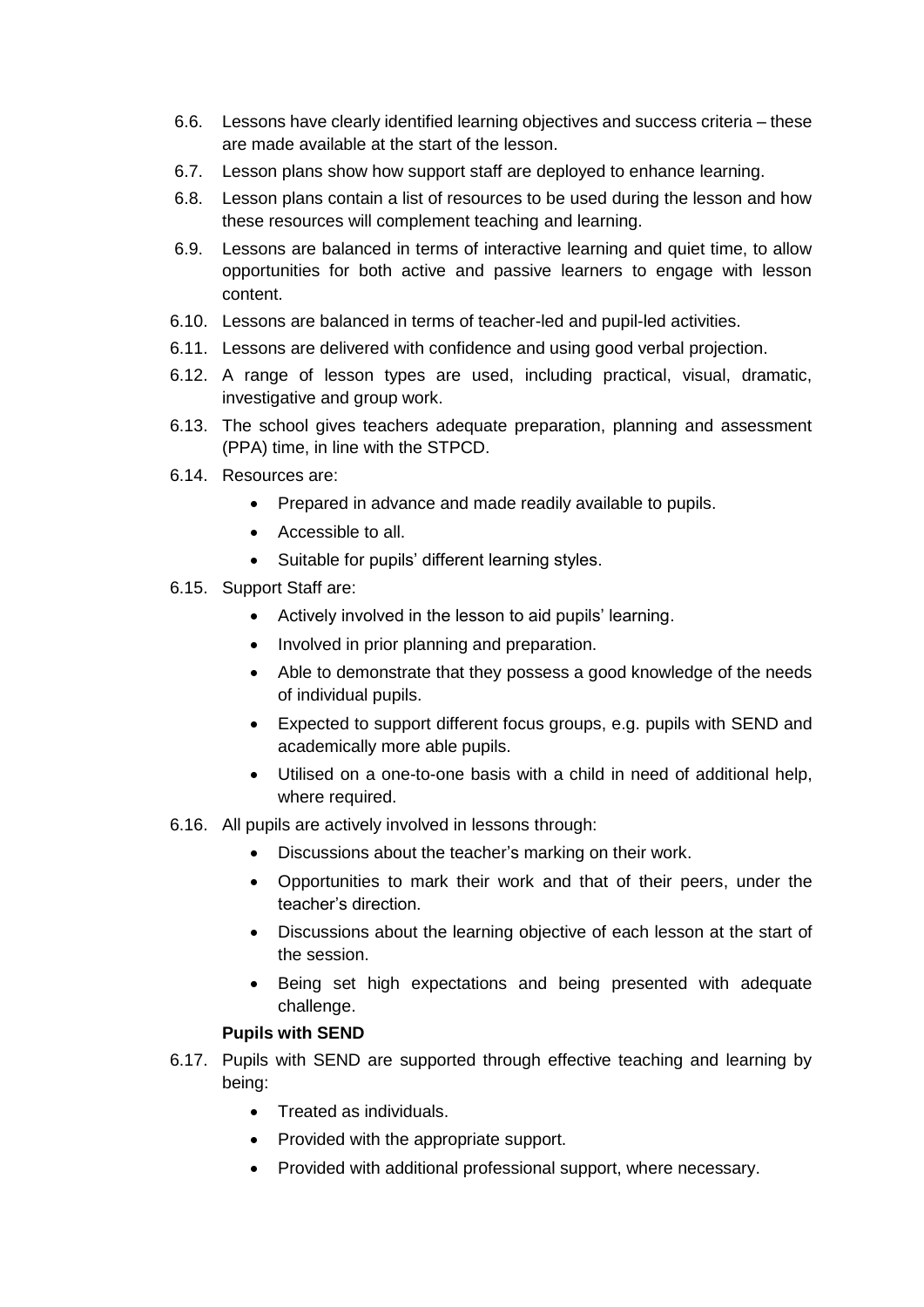- Asked for feedback (or their parents' feedback) on the effectiveness of the support they receive.
- 6.18. Teachers discuss, informally, the needs of individual pupils, enabling all teachers to be aware of pupils who require support.

# <span id="page-9-0"></span>**7. Assessment**

## **GCSEs**

7.1. The selection and assessment of GCSE subjects and other Level 2 qualifications will be undertaken in line with the Curriculum Policy and the Assessment Policy.

## **Baseline assessment**

- 7.2. Pupils joining Rivers ESC will receive a baseline assessment when they start.
- 7.3. Strategies for baseline assessment include:
	- Use of past national curriculum tests.
	- Assessing pupil progress over the first six weeks that they are enrolled.

#### **Formative assessment**

- 7.4. Formative assessment creates a positive learning environment where pupils can see the steps necessary for their own success. It enables teachers to set appropriate work at the level necessary for pupils' continuing progress.
- 7.5. Formative assessment is a powerful way of raising pupils' achievement. It is based on the principle that pupils will improve most if they understand the aim of their learning, where they are in relation to this aim and how they can achieve the aim.
- 7.6. Formative assessments are used to:
	- Identify pupils' strengths and gaps in their skills and knowledge.
	- Identify the next steps for learning.
	- Inform future planning.
	- Enable appropriate strategies to be employed.
	- Facilitate the setting of appropriate targets for the class, group and individual.
	- Track the pupil's rate of progress.
	- Facilitate an evaluation of the effectiveness of teaching and learning.
	- Inform future teaching and learning strategies.
	- Identify individuals and groups for specific intervention support.
- 7.7. Formative assessment is not punitive. It is used to guide teaching and learning and help pupils achieve their targets. It is not used to judge a teacher's performance.
- 7.8. Methods of formative assessment include the following:
	- Question and answer sessions
	- Quizzes
	- Self-assessment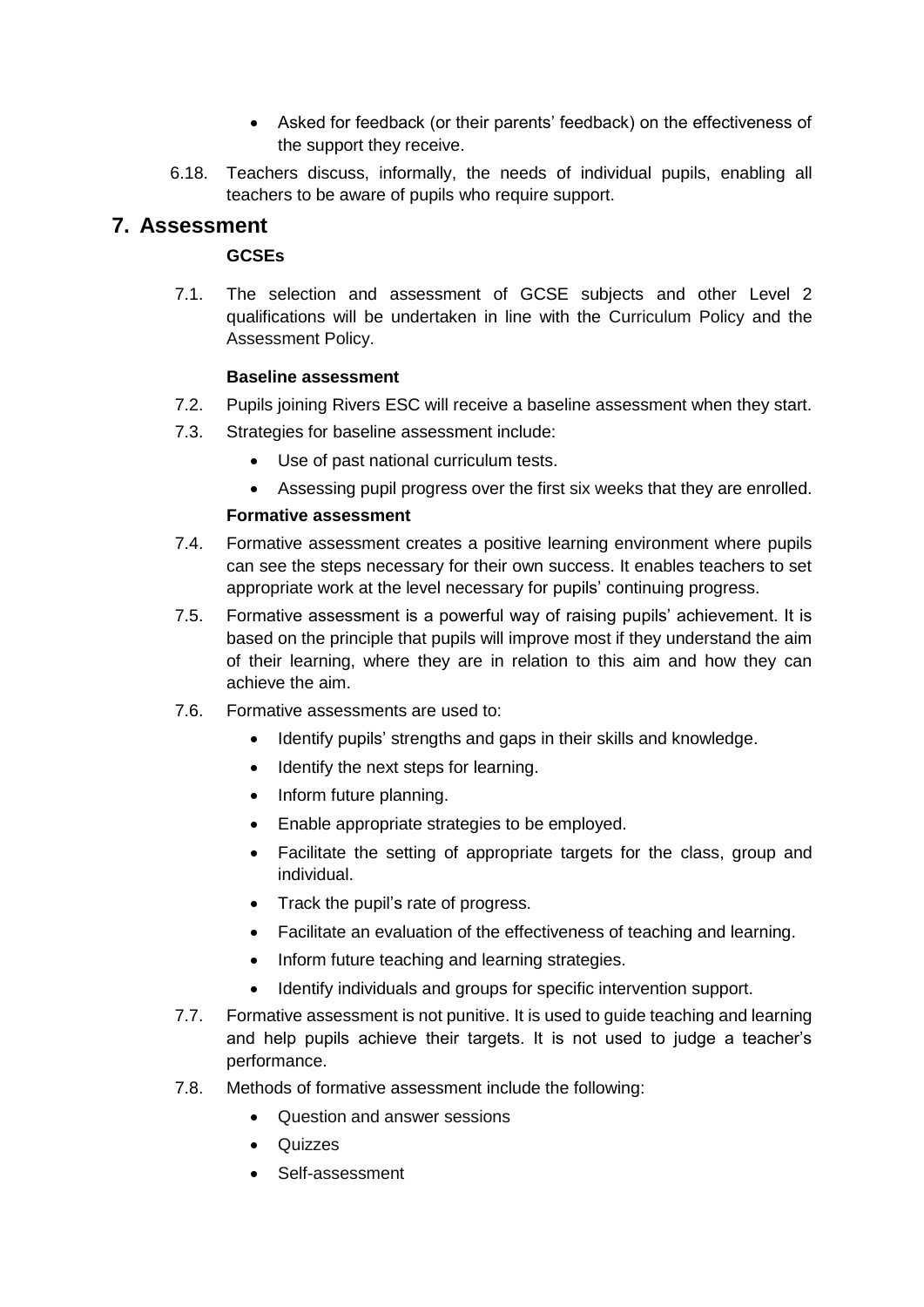#### **Summative assessment**

- 7.9. Summative assessment is important for:
	- Accurate information regarding a pupil's attainment and progress.
	- Informing both parents and teachers of a pupil's attainment and progress.
- 7.10. Summative assessments:
	- Identify attainment through one-off tests at any given point in time.
	- Record performance in a specific area on a specific date.
	- Provide information about cohort areas of strength and weakness to build from in the future.
	- Are used to determine a pupil's final grade.
	- Are used to judge a teacher's performance.
	- Are used to monitor the progress of individuals and groups of pupils.
- 7.11. Methods of summative assessment include:
	- End of year exams.
	- Projects which contribute to a final grade.
	- External examinations such as the national curriculum tests.

## **Use of ongoing assessments**

- 7.12. Teachers use ongoing assessments in the form of:
	- Focussed marking on pupils' work, including feedback.
	- Observations of pupils' work against learning objectives and success criteria.
	- Assessing pupils' ability to meet success criteria and progress to the next step in their learning.
	- Annotated plans and planning notes made by class teachers and other personnel involved with each pupil.
	- Half Termly tests to identify progress and gaps in learning.
	- Half Termly pupil progress reviews to identify and analyse progress and set targets.
	- Verbal feedback on a pupil's progress.
- 7.13. Lessons contain clear learning objectives, based upon the teacher's detailed knowledge of each pupil.
- 7.14. All assessments are appropriate to each pupil's needs and level of ability.
- 7.15. Teachers use a range of assessment tools and materials, such as:
	- Analysis of pupils' work in books.
	- The results of class tests and published tests.
	- On-going marking.
	- Making notes on pupil observations.
- 7.16. The results of published tests are used to contribute to overall teacher assessments.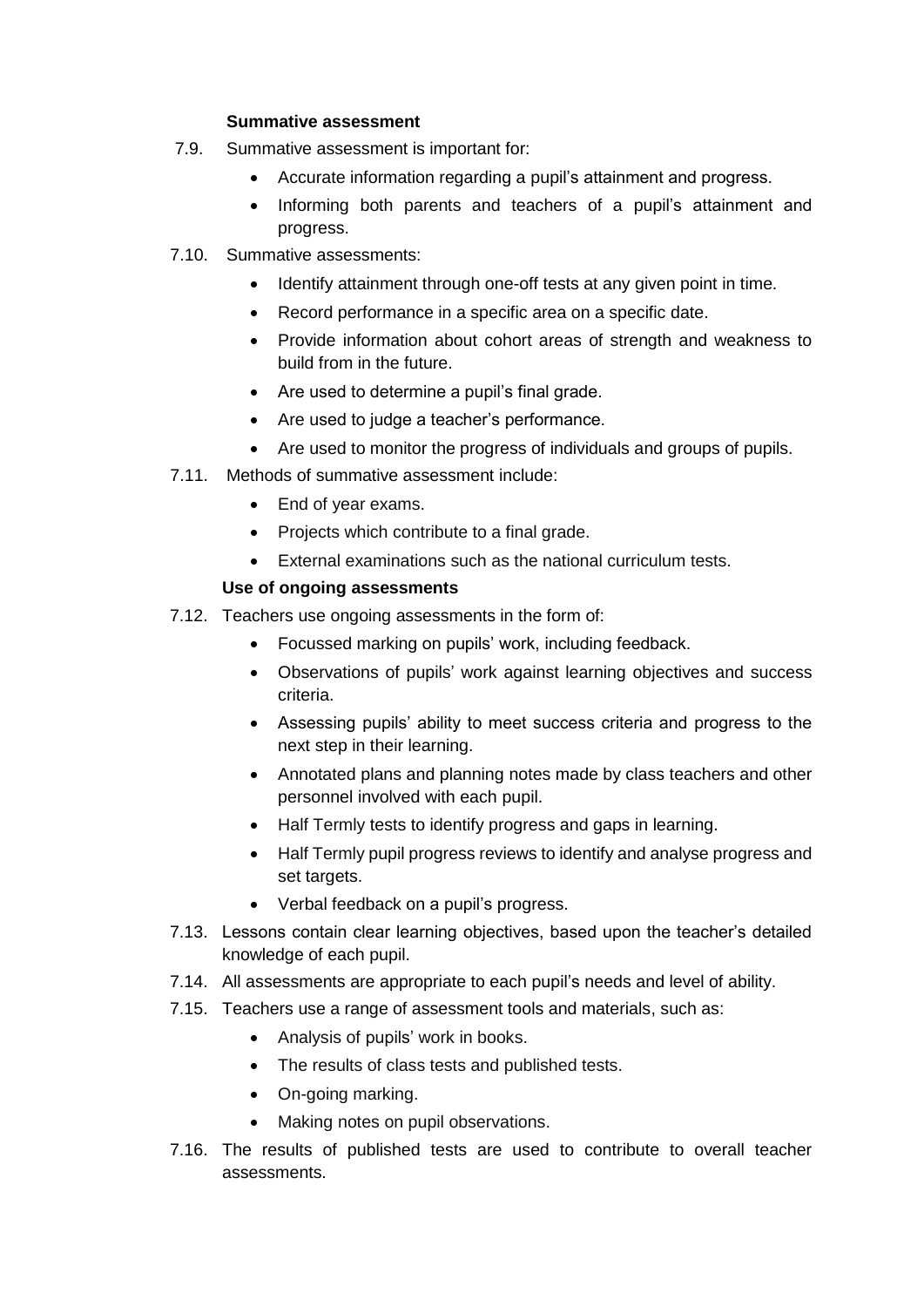# <span id="page-11-0"></span>**8. Reporting**

- 8.1. Reporting to parents provides the opportunity for communication about their child's achievements, abilities and future targets. Reports are written so that they have a positive effect on pupils' attitudes, motivation and self-esteem.
- 8.2. We provide opportunities for pupil progress days so that parents can discuss how well their child has settled and are able to be involved in the target setting process.
- 8.3. We give parents the opportunity to discuss their child's progress half termly during pupil progress day.

## **KS3 reports**

- 8.4. Reports for pupils in KS3 include:
	- Individual attainment data and progress data.
	- Individual comments on strengths, targets, and improvement points in core subjects, e.g. English.
	- Individual comments on strengths, targets, and improvement points in other subjects.
	- Attendance data.

## **KS4 reports**

- 8.5. Reports for pupils in KS4 include:
	- Individual attainment data and progress data.
	- Individual comments on strengths, targets, and improvement points in core subjects, e.g. English.
	- Individual comments on strengths, targets, and improvement points in chosen subjects.
	- Attendance data.
	- GCSE progress, where applicable.
	- Details of other qualifications, or units towards qualifications, and the grades awarded, where applicable.

## **Moderation**

- 8.6. Regular moderation of levelling takes place to ensure consistency.
- 8.7. Teachers meet to analyse pupils' work against curriculum requirements.

# <span id="page-11-1"></span>**9. Individual learning**

## **EHC plans**

9.1. Some young people with SEND may require additional support from professionals outside of the school setting. In these cases, the views of parents, psychologists and other specialists are sought. Based on these views, and in collaboration with the pupil, an EHC plan is sought.

# <span id="page-11-2"></span>**10. Homework**

- 10.1. Homework is set and collected on a regular basis and is designed to:
	- Encourage independent learning and skill development.
	- Encourage pupils to take ownership of their education.